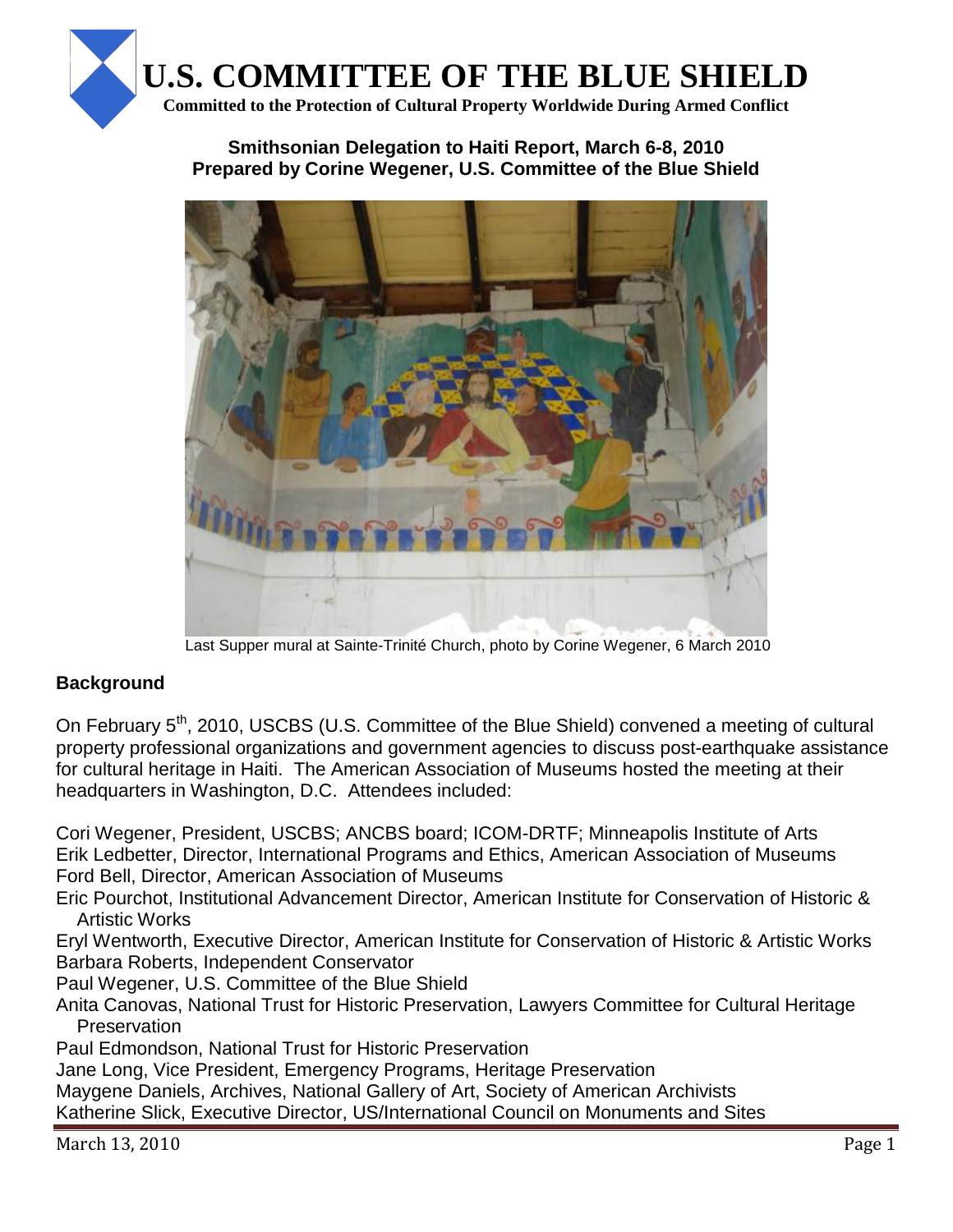

Greg Borgstede, Senior Researcher, Cultural Heritage Center, U.S. Department of State Andrew Cohen, Cultural Heritage Center, U.S. Department of State Robert Mearkle, Office of UNESCO Affairs, U.S. Department of State Blakeney Vasquez, Bureau of Western Hemisphere Affairs, U.S. Department of State Serena Bellew, Deputy Federal Preservation Officer, Department of Defense William Tompkins, National Collections Coordinator, Smithsonian Institution Richard Kurin, Under Secretary for History, Art, and Culture, Smithsonian Institution Larry Wohlers, Senior Advisor for International Activities, Smithsonian Institution Doris Hamburg, Director, Preservation Programs, National Archives and Records Administration

The group shared information about the current situation in Haiti and discussed pooling resources for a joint US team to assist Haitian colleagues with cultural heritage salvage and conservation. The American Institute for Conservation agreed to recruit volunteer conservators from their AIC- CERT (Cultural Emergency Response Team) to go to Haiti. The US Committee of the Blue Shield pledged to provide logistical support and coordinate with other Blue Shield organizations internationally as well as with military organizations like MINUSTAH (UN Stabilization Mission in Haiti) and U.S. Southern Command in Haiti. The National Trust for Historic Preservation and US/ICOMOS offered to look for volunteers among their membership as well. All the organizations present agreed on the need for funding and the need for a formal request from the Haitian authorities before deploying a conservation team.

Dr. Richard Kurin (Smithsonian) pledged to highlight the plight of Haiti"s cultural heritage in Smithsonian programming and to seek funding from public and private sources for a joint U.S. assistance mission to Haiti.

## **March 6-8, 2010 Visit to Port-au-Prince, Haiti**

After the February 5<sup>th</sup> meeting, Dr. Kurin organized a visit to Port-au-Prince, Haiti for March 6-8, 2010. Dr. Kurin invited three individuals to travel with him:

Dr. Diana N"Diaye, Curator, Center for Folklife and Cultural Heritage, Smithsonian Institution Dr. Gregory Borgstede, Senior Researcher, Cultural Heritage Center, U.S. Department of State Corine Wegener, President, U.S. Committee of the Blue Shield and Associate Curator, Minneapolis Institute of Arts.

The purpose of the brief visit was to 1) meet with Haitian colleagues and officials to discuss establishing a joint cultural heritage recovery center in cooperation with the Haitian Ministry of Culture and Communication, FOKAL (Fondation Connaissance et Liberte/Open Society Institute), the Smithsonian Institution, the Blue Shield network, and various other interested GOs and NGOs; 2) To request assistance of U.S. government entities working in Haiti in establishing and equipping such a site; and 3) to discuss Smithsonian programs to support Haitian arts and culture.

Wegener, a board member of ANCBS (Association of National Committees of the Blue Shield) based in The Hague, informed the group of Blue Shield plans already underway for a recovery base near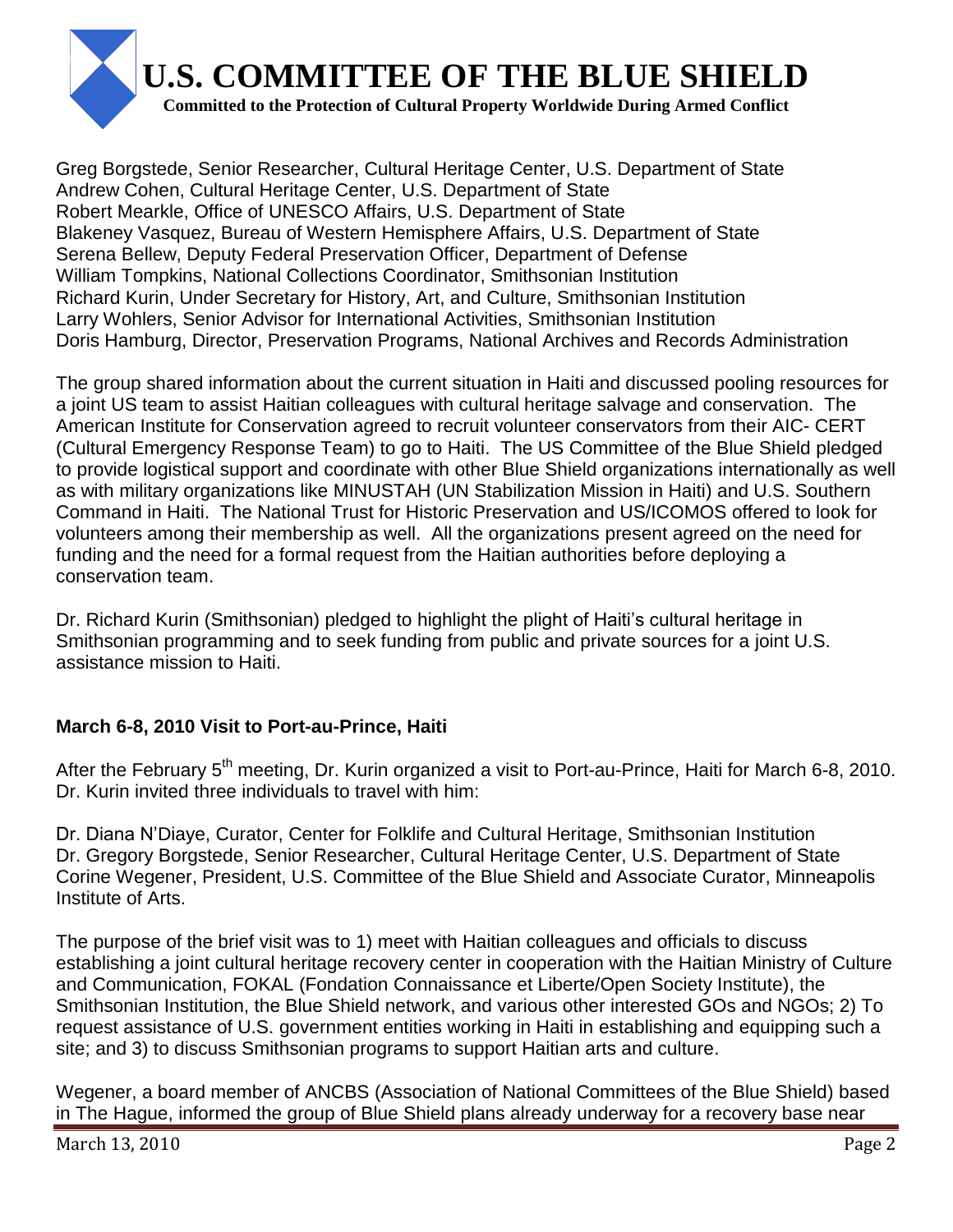

the airport with a site provided by FOKAL (La Fondation Connaissance et Liberté or Open Society Institute) in Haiti. (**Note**: "Blue Shield" refers to the various national committees as well as ICOM, ICA, IFLA, ICOMOS, and CCAAA.) The contacts for this plan are Chistophe Jacobs from Blue Shield France and ICA (International Council on Archives) and Danielle Mincio of IFLA (International Federation of Library Associations). The delegation decided to add their support to this already existing plan. Dr. Kurin and Dr. N"Diaye have long associations with several Haitian cultural heritage professionals, artists, and collectors, many of whom they arranged to meet with during our three-day visit. We were fortunate to have the assistance of Ms. Shaila Manyam, U.S. Embassy, Haiti, for the duration of the visit. Because of her efforts we were able to accomplish a great deal in a short time.

# **Saturday, March 6th, 2010**

Ms. Manyam met our group at the airport accompanied by Daniel Elie and Monique Rocourt of ISPAN (Institut de Sauvegarde du Patrimoine National/Institute to Safeguard National Patrimony). ISPAN is the Haitian government department responsible for buildings and sites. We immediately departed on a windshield tour of Port-au-Prince.



Cathedrale de Nôtre-Dame, photo by Corine Wegener, March 6, 2010

Our first stop was the heavily damaged National Cathedrale de Nôtre-Dame. The site remains unfenced and unguarded. Many of the stained glass rose windows in the upper portion of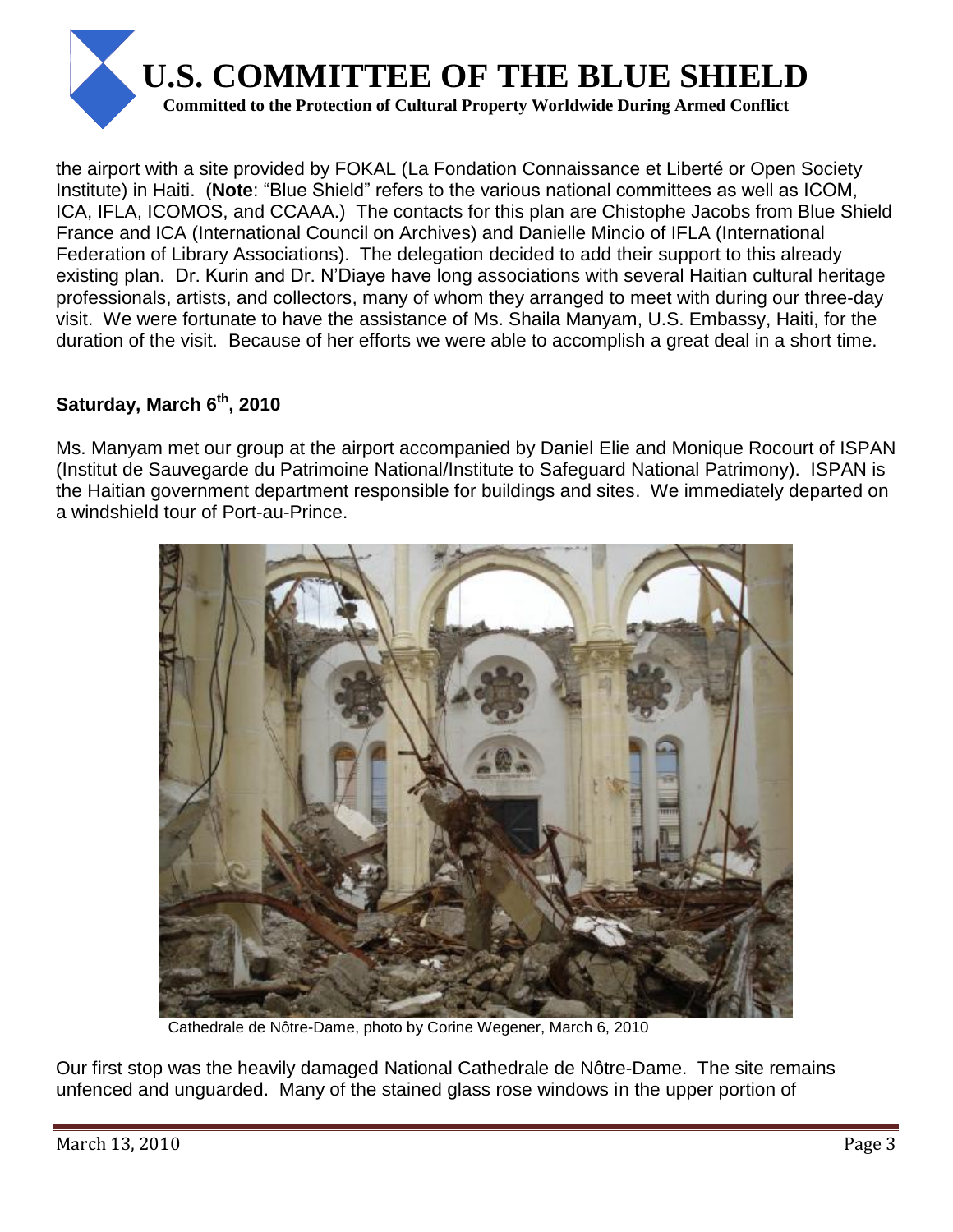

the remaining walls and front façade are intact. Some early architectural reports stated that the standing portions of the structure (façade, some walls and the supporting arches and columns) are sound, and that the cathedral can be rebuilt, but only if work is begun before major deterioration from the elements begins. The group discussed the technical difficulties of salvaging the remaining windows if the building were not salvageable and that such work would require heavy equipment such as a hydraulic lift.



Surviving murals at Sainte-Trinité Episcopal Cathedral in Port-au-Prince. The Last Supper, left, and Christ with St. John the Baptist, right. Photos by Corine Wegener, March 6, 2010

The next stop was Sainte-Trinité Episcopal Cathedral of the Episcopal Diocese of Haiti. The cathedral was heavily damaged in the earthquake and the remaining exterior walls have been marked by ISPAN to protect it from demolition. Some Cash for Work teams were working onsite clearing rubble by hand. There is currently no fencing or security on the site, though some staff are working in the area. The cathedral housed a series of murals featuring biblical scenes, many of which are lost or heavily damaged. Two significant murals remain mostly intact, though they are damaged and at risk: a Last Supper scene, which is somewhat protected by its position and semi-intact roof, and a scene of Christ with St. John the Baptist, which is exposed to the elements.

In addition to the Cathedral, the Episcopal Diocese has a building containing an art collection. The building appeared somewhat damaged but intact – we did not go inside. Our ISPAC colleagues understood that the building was stable; however, discussions with Patrick Vilaire and FOKAL on Sunday indicated the collection may need to be evacuated.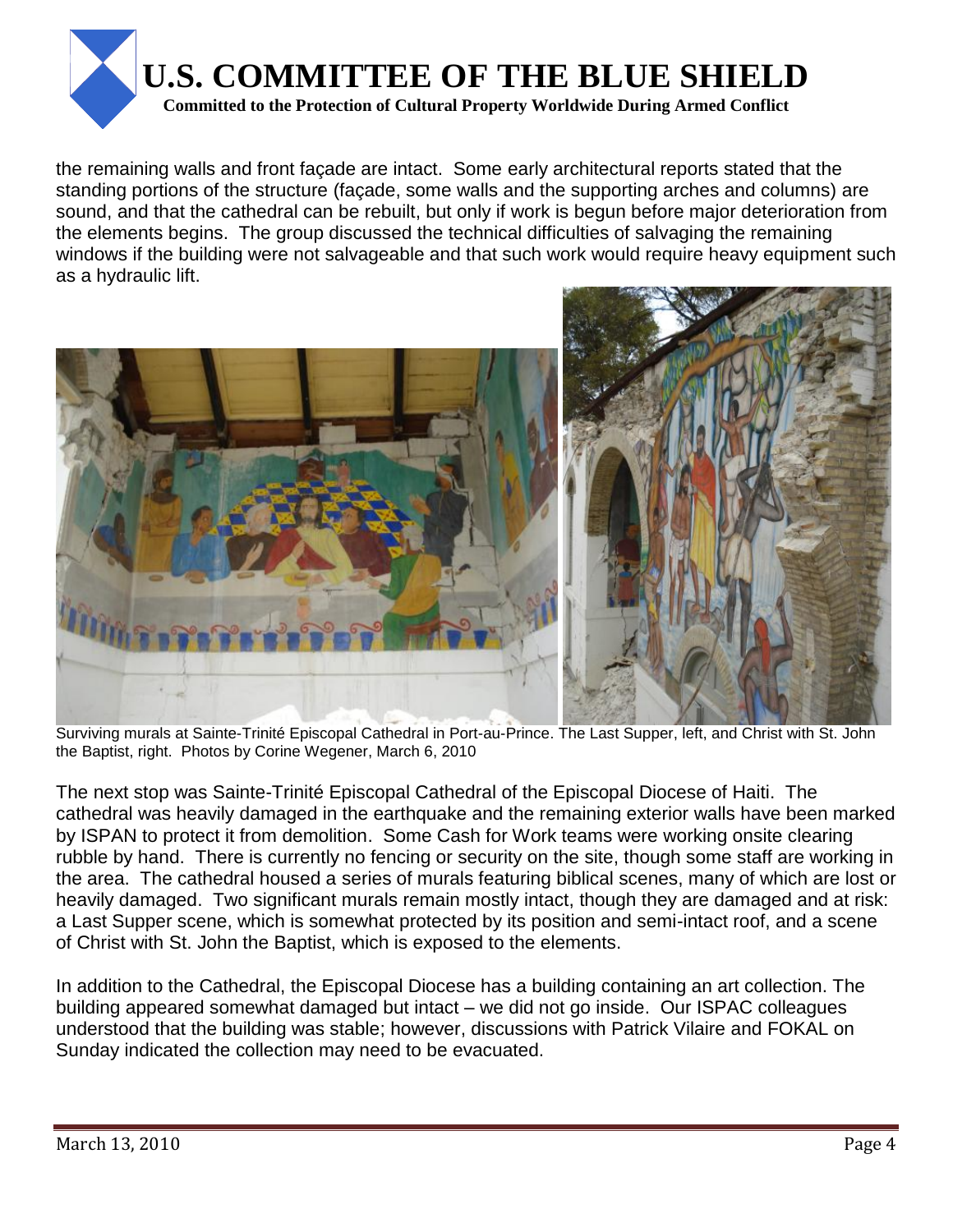

The team stopped briefly to view the damaged Presidential Palace. The site has been evaluated in conjunction with the government of France and the U.S. Navy and 75% is considered restorable. We drove by the nearby National Gallery. The building is mostly underground, but those parts that are visible looked undamaged. Our ISPAN colleagues indicated the structure was not compromised by the earthquake. We did not visit this collection, but we hope to learn more about its condition to determine its safety and stability.

That evening the group met with Patrick Delatour, Haitian Minister of Tourism and President Preval"s appointee to head Haiti"s post-earthquake reconstruction. Minister Delatour is also a former Smithsonian Fellow and curator. We were joined by Henry Joubois, Special Advisor to the Minister for reconstruction; Olson Jean Julien, former Haitian Minister of Culture and former Smithsonian coordinator; and Ms. Kathryn Abate, U.S. Embassy Economic Officer.

We discussed the need for a joint cultural recovery site as well as funding from U.S. organizations for cultural reconstruction. We explain that FOKAL and the ANCBS (Association of National Committees of the Blue Shield) had identified a site for the proposed joint cultural recovery center and that plans for further development were underway in cooperation with the International Council on Archives, the International Federation of Library Associations, and Libraries without Borders. Dr. Kurin outlined the Smithsonian's proposal to contribute support this effort under the auspices of the Haitian Ministry of Culture and Communication. He also discussed the possibility of bringing works by contemporary Haitian artists to the U.S. for sale, possibly in Smithsonian Institution museum shops, in order to help foster economic development through an international market for Haitian art. Minister Delatour explained the Haitian Reconstruction Commission"s work and its efforts to include a cultural component to the reconstruction effort.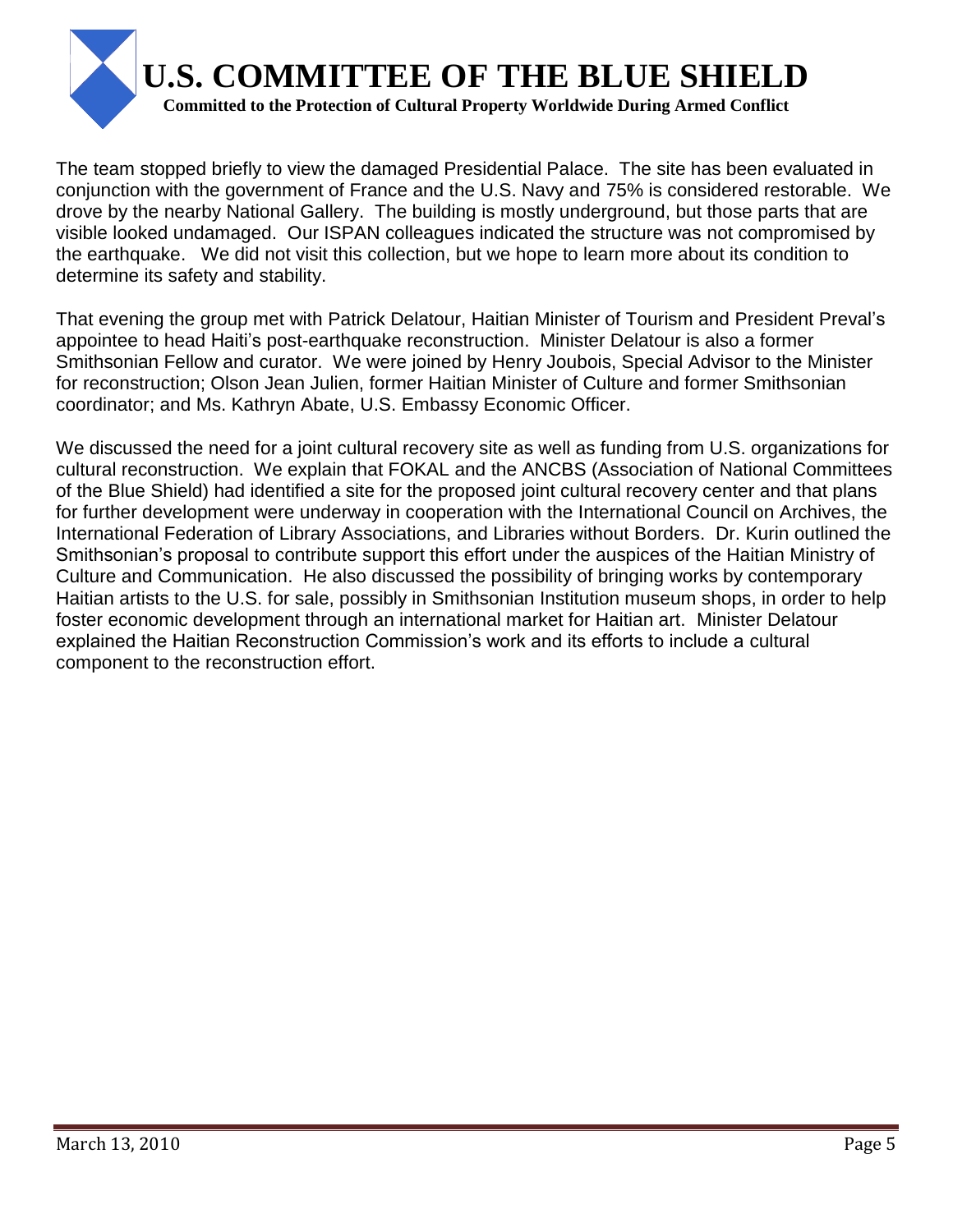





 $\overline{a}$ Galerie Nader, damaged paintings on cardboard dating c. 1930s and "40s, (left). Other damaged paintings (right). Photos by Corine Wegener, March 7, 2010.

### **Sunday, March 7, 2010**

A number of very important private collections in Haiti were affected by the earthquake and one cannot discuss the preservation of Haitian cultural heritage without taking these into consideration. The Nader Collection, said to be the largest and one of the most important collections of Haitian art in the world, is just one of many examples. We visited Mr. George Nader, Jr. at Galerie d"Art Nader in Petion-Ville on Sunday morning. His father, George Nader, Sr., began collecting Haitian art in the 1960s and opened a gallery. His holdings include important early Haitian artists of the 1930s and "40s such as Hector Hyppolite, as well as many important contemporary artists. The satellite gallery in Petion-Ville and its contents suffered no damage from the earthquake; however, the Musee Galerie d'Art at 18 Rue Bouvreuil, which also served as the Nader residence, was completely destroyed. This location contained approximately 12,000 paintings when it collapsed. The family has managed to salvage about 3,000 of these, evacuating them to the Petion-Ville gallery. The salvaged paintings vary widely in condition from relatively unscathed to those requiring extensive conservation. The site is guarded by private security to deter looting.

While some minor conservation work has been done on about ten paintings, they lack basic art supplies and equipment. Most of the paintings seem relatively stable, though some show evidence of mold. Dr. Kurin discussed possible conservation assistance from Smithsonian and other sources with Mr. Nader. Mr. Nader outlined the family"s plan to establish a foundation to give important works of art to the nation and requested the donation of specific art supplies to distribute free of charge to Haitian artists. The Smithsonian is working on this request and the idea of an exhibition.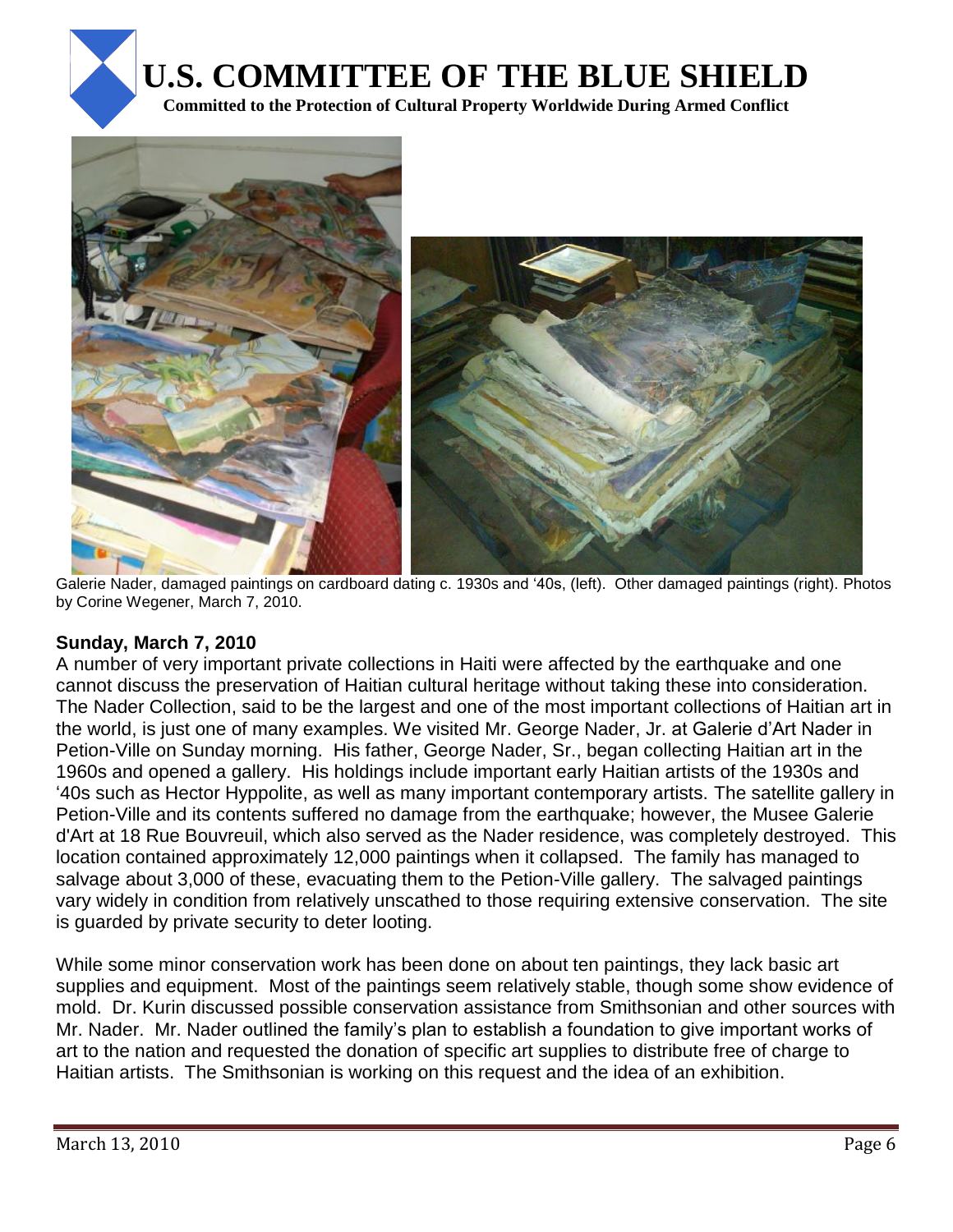

At lunch we met again with Daniel Elie and Monique Rocourt of ISPAN. We discussed some of the medium and long term issues for Haiti"s cultural heritage and sites, such as cultural resource management for archaeological sites and important built environments like The Citadel, a World Heritage Site, and the city of Jacmel.

After lunch we met with Ms. Gisele Flourant, Committee of Haitian Artists and Henry Joubois, Special Advisor to the Minister for Reconstruction. Ms. Flourant has partnered with the Smithsonian in the past to provide works of art and craft by Haitian artists for the Smithsonian"s Folklife Festival. She and Dr. Kurin discussed the possibility of exporting works of art to the U.S. for sale in Smithsonian Institution museum shops and those of their Smithsonian affiliate members in order to provide income for artists and their families and to develop an international market for Haitian art. They agreed that Ms. Flourant would begin to assemble works of art for such a project.

The group then drove to the home of Madam Magalie Comeau-Denys, Special Advisor to Marie-Laurence Jocelyn Lassegue, Haitian Minister of Culture and Communication (the Minister was out of the country.) Dr. Kurin and Madam Comeau-Denys met in February during the UNESCO ICC Haiti meeting in Paris. Mme Comeau-Denys stressed the importance of preserving Haiti"s cultural heritage and identity and said that organizations who want to help need to coordinate with the Ministry of Culture. We explained the current Blue Shield plans for a joint cultural heritage recovery center to be shared among the various organizations working under the auspices of the Ministry and that we supported this plan. Dr. Kurin offered to draft a formal agreement between the Ministry of Culture and Communication, FOKAL, the Smithsonian, the Blue Shield, ICCROM (International Centre for the Study of the Preservation and Restoration of Cultural Heritage) and various other organizations involved in the efforts at the proposed joint cultural recovery site. Madam Comeau-Denys agreed to review a draft agreement and share it with the Minister.

Next the team went to the Olofsson Hotel to meet with Patrick Vilaire, sculptor and cultural heritage worker, Lorraine Mangones, Executive Director of FOKAL, and Michele Pierre-Louis, Chair of FOKAL. Mr. Vilaire shared his drawings and plans for setting up the cultural recovery center on land offered by Haiti Habitat and FOKAL near Port-au-Prince airport. The group had already been in cooperation with Blue Shield, ICA, IFLA and a number of other NGOs. The FOKAL group is looking forward to the arrival of Blue Shield colleagues Christophe Jacobs and Danielle Mincio later in March to continue planning for the cultural recovery site. Our delegation pledged its support for the plan, to include requests for equipment such as tents and containers from US sources, volunteer conservation help, and funding.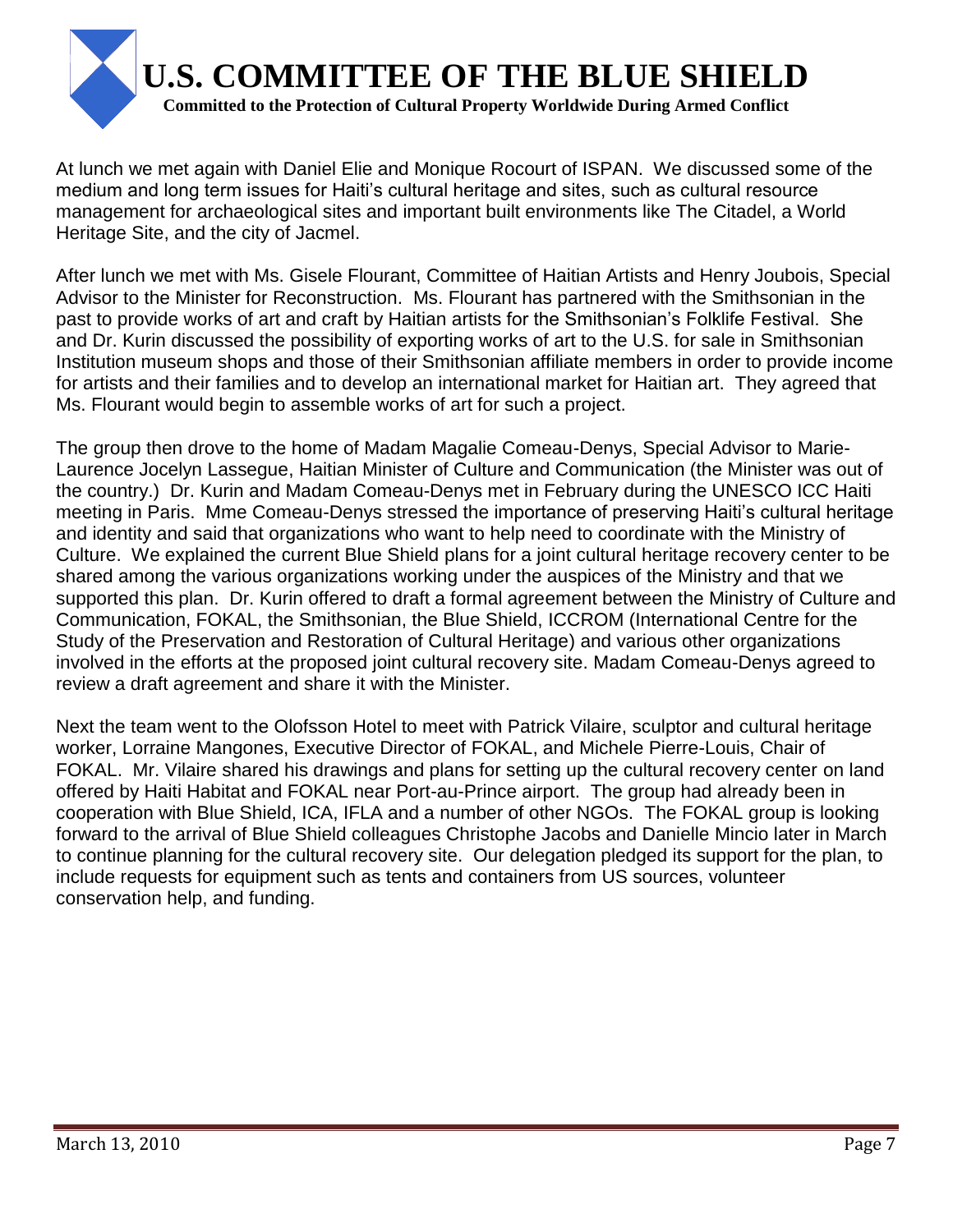



Front gate to the joint cultural recovery center near the Port-au-Prince Airport (left). Dr. Richard Kurin, Smithsonian Institution and Corine Wegener, U.S. Committee of the Blue Shield, at the proposed cultural recovery site with containers purchased by FOKAL in the background (right). Photos by Corine Wegener and Diana N"Diaye, March 7, 2010.

## **Monday, March 8, 2010**

The delegation traveled to the U.S. Embassy for a series of appointments with U.S. government officials. We met with Chargé d"Affaires David Lindwall to discuss the possibility of State Department funding or participation in the recovery center or the proposed economic development projects for the arts. Lindwall responded by saying that while cultural projects were certainly important, particularly those to save irreplaceable heritage at risk, the U.S. government"s resources were still very focused on humanitarian efforts. He also said that Haitian artists were benefitting from a larger market than they had prior to the earthquake because of the influx of military and humanitarian aid personnel. Dr. Kurin noted that this is probably more of a temporary market and does not rise to a level of quality that will lead to real economic development through exports of contemporary art.

We also met with Jerry Oetgen, Head of Public Affairs at the U.S. Embassy, to discuss possible cultural exchange projects and exhibitions to promote Haiti"s rich cultural heritage in coordination with the Smithsonian. Then we met with Marvyn Farroe of USAID to discuss the possibility of directing the USAID Cash for Work program for rubble clearing to some of the cultural sites in need of this work. He agreed these sites would be eligible and to look into the possibility of paying workers for this special need.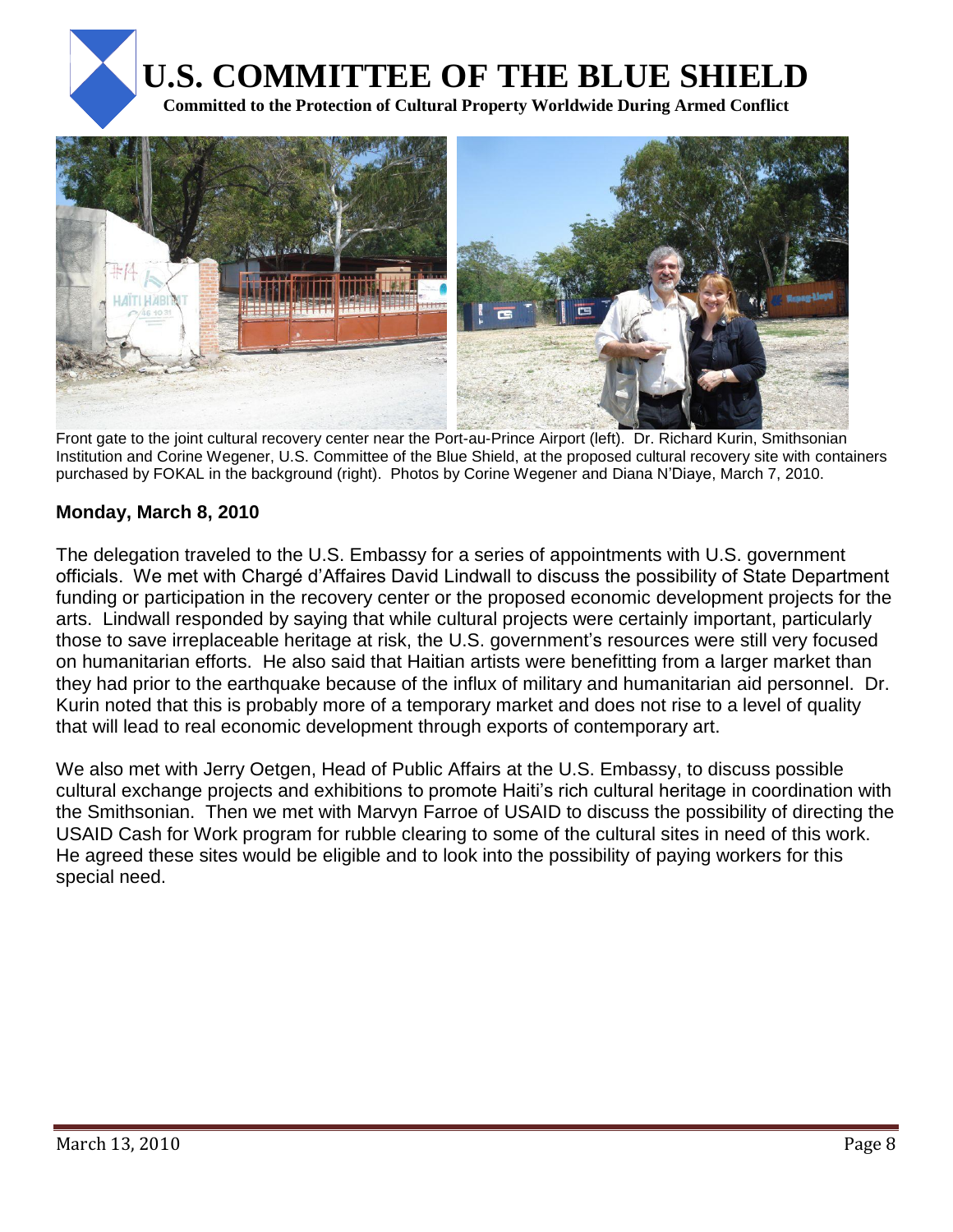



Views of the cultural recovery site near Port-au-Prince Airport. The site already has some NGO activity and some security personnel but will need additional fencing and security. Photos by Corine Wegener, March 8, 2010.

The team then visited the site selected by FOKAL for the joint cultural recovery center. Owned by Haiti Habitat, the site is being offered free of charge to FOKAL. FOKAL is already coordinating closely with ANCBS (Association of National Committees of the Blue Shield), Blue Shield France, and Libraries Without Borders to develop the site with tents, electricity and secure storage. They have already purchased and placed nine 40 ft. containers on site. MINUSTAH has agreed to provide security for the site and UNESCO has agreed to provide funds for fencing. The site is very promising and our delegation agreed that the various groups should all work together to raise funds to develop this site rather than duplicate efforts.

The delegation next went to Camp Dragon to meet with Lieutenant General P.K. Keen, Deputy Commander of U.S. Southern Command and Commander of Joint Task Force Haiti. Dr. Kurin and Corine Wegener requested DoD assistance in setting up the proposed joint cultural recovery center, to include the loan or transfer of tents, containers, and other equipment. Because these items are already on the ground it would save valuable time in getting the center operational before the rainy season. LTG Keen agreed on the importance of protecting vulnerable cultural heritage prior to the rainy season and was open to the idea of transferring equipment, particularly since Smithsonian is a U.S. government organization. He also offered military engineering expertise for structural assessments. He asked that we coordinate through USAID for a formal request for equipment. Our U.S. Embassy liaison, Shaila Manyam, is working on this issue with LTG Keen"s staff. The delegation then went to the airport and flew back to Miami that afternoon.

## **Conclusion**

Our visit was very brief and could obviously not include all the sites or visits to colleagues we might have wanted, but it allowed a good snapshot of conditions on the ground, enabling the group to move forward with coordination and fundraising. Dr. Borgstede will continue to coordinate efforts of the U.S. Department of State Cultural Heritage Center to keep culture on the agenda during discussions